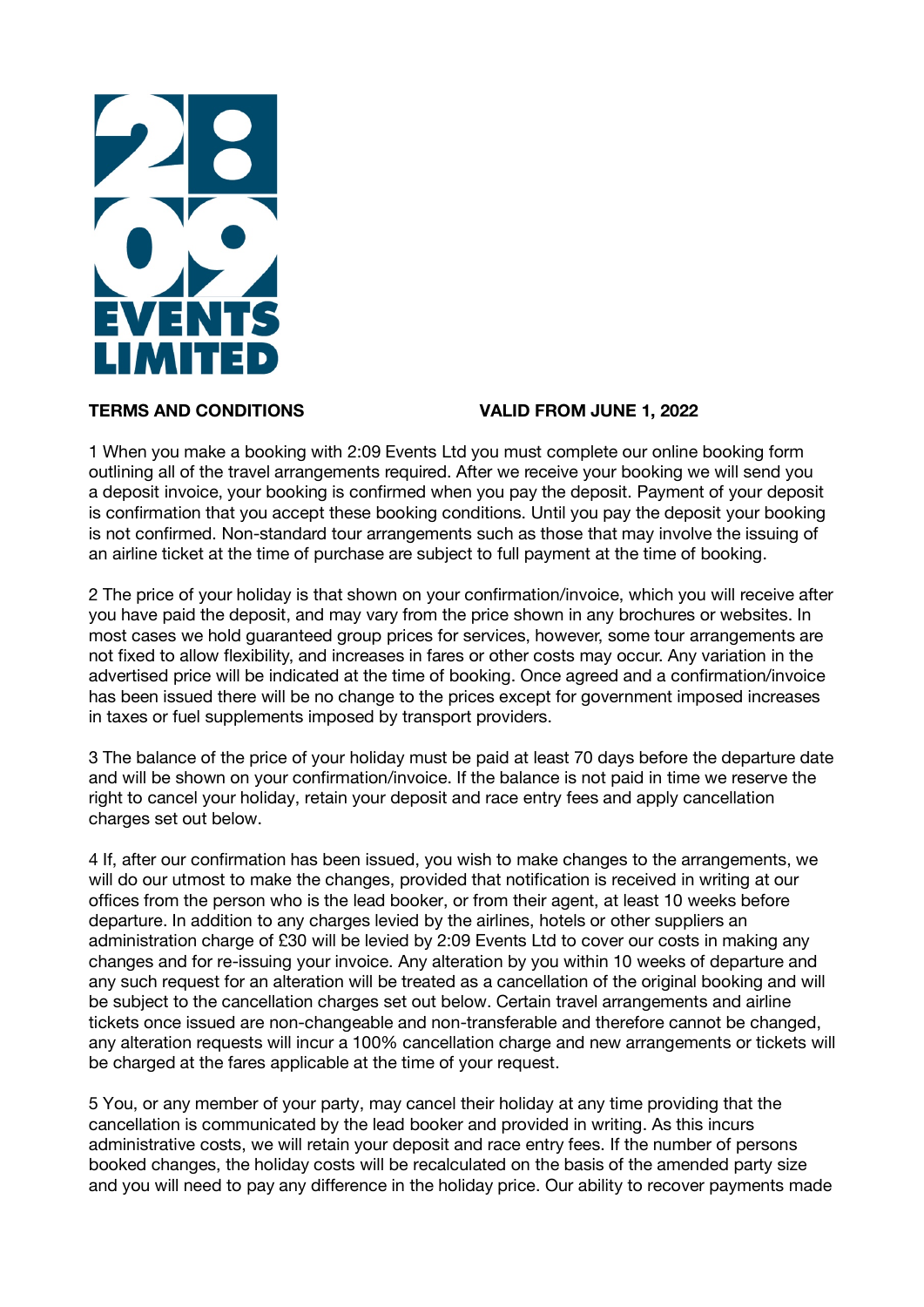to suppliers for travel arrangements on your behalf will be reduced the closer to the departure date your cancellation is received.

A sliding scale of charges reflects the risk to 2:09 Events Ltd. and will be applied to your cancellation invoice as follows:

More than 70 days: Deposit only

70-15 70% of tour costs plus race entry fees (or deposit, whichever is greater) Less than 14 days prior to departure, the customer has no claim to reimbursement. In cases where 2:09 Events acts at the reseller of another agent's travel package, the cancellation terms will be those of that agent rather than the terms stated above. Any new cancellation conditions will be communicated to you at the time of booking.

6 We strongly recommend that you take our travel insurance for the duration of your trip. It is your responsibility to take out any such Travel Insurance. 2:09 Events Ltd is not authorized to sell travel insurance. If the reason for any cancellation is covered under the terms of an insurance policy, you may be able to reclaim these charges less any excess amounts. Ensure that you take out Travel Insurance that is appropriate to the activities you are taking part in.

7 If you have a problem during your holiday, please inform our representative/agent/hotel reception, who will endeavour to put things right quickly. If your complaint cannot be resolved locally, your representative/agent/hotel reception will ask you to complete a report, the original of which is for you and a copy will be forwarded to our head office. Please follow this up in writing within 28 days of your return home.

8 It is unlikely we will have to make any changes to your holiday, but we do plan the arrangements many months in advance. Occasionally changes may be made, which we reserve the right to do at any time. Most of these changes are minor. However if a major change becomes necessary, we will inform you or your travel agent as soon as reasonably possible if there is time before departure. When a major change occurs, provided it does not arise from circumstances amounting to force majeure as set out below, you will have the choice of either accepting the change of arrangements, purchasing another available holiday from us or cancelling your holiday and receiving a full refund.

9 Compensation will not be payable if we are forced to cancel, or in any way change your holiday due to war, threat of war, riot, civil strife, industrial dispute, terrorist activity, natural or nuclear disaster, fire or adverse weather conditions or other circumstances amounting to force majeure. In the unlikely event of the cancellation/postponement of sporting events for whatever reason, 2:09 Events Ltd cannot be held responsible in any way for any monetary loss, inconvenience or any other circumstances outside of our control, including non-refundable event fees.

10 Some events or trips require a minimum number of participants to be viable and we reserve the right to cancel a tour if the event does not reach the required numbers. However, in no case will we cancel your holiday less than two weeks before the final balance date. In circumstances where we are unable to provide the holiday booked we will return to you all monies paid, or offer you an alternative holiday of comparable standard. We accept responsibility to ensure the holiday which you booked with us is supplied as described in this brochure and the services offered reach a reasonable standard.

We accept responsibility for the acts and / or omissions of our employees, agents and suppliers save where they lead to death, injury or illness. Our liability in all cases shall be limited to a maximum of twice the value of the original holiday cost. This limit does not apply to injury, death or illness.

(i) We accept responsibility for death, injury or illness caused by the negligent acts and/or omissions of our employees or agents together with our suppliers and sub-contractors, servants and/or agents of the same whilst acting within the scope of, or in the course of their employment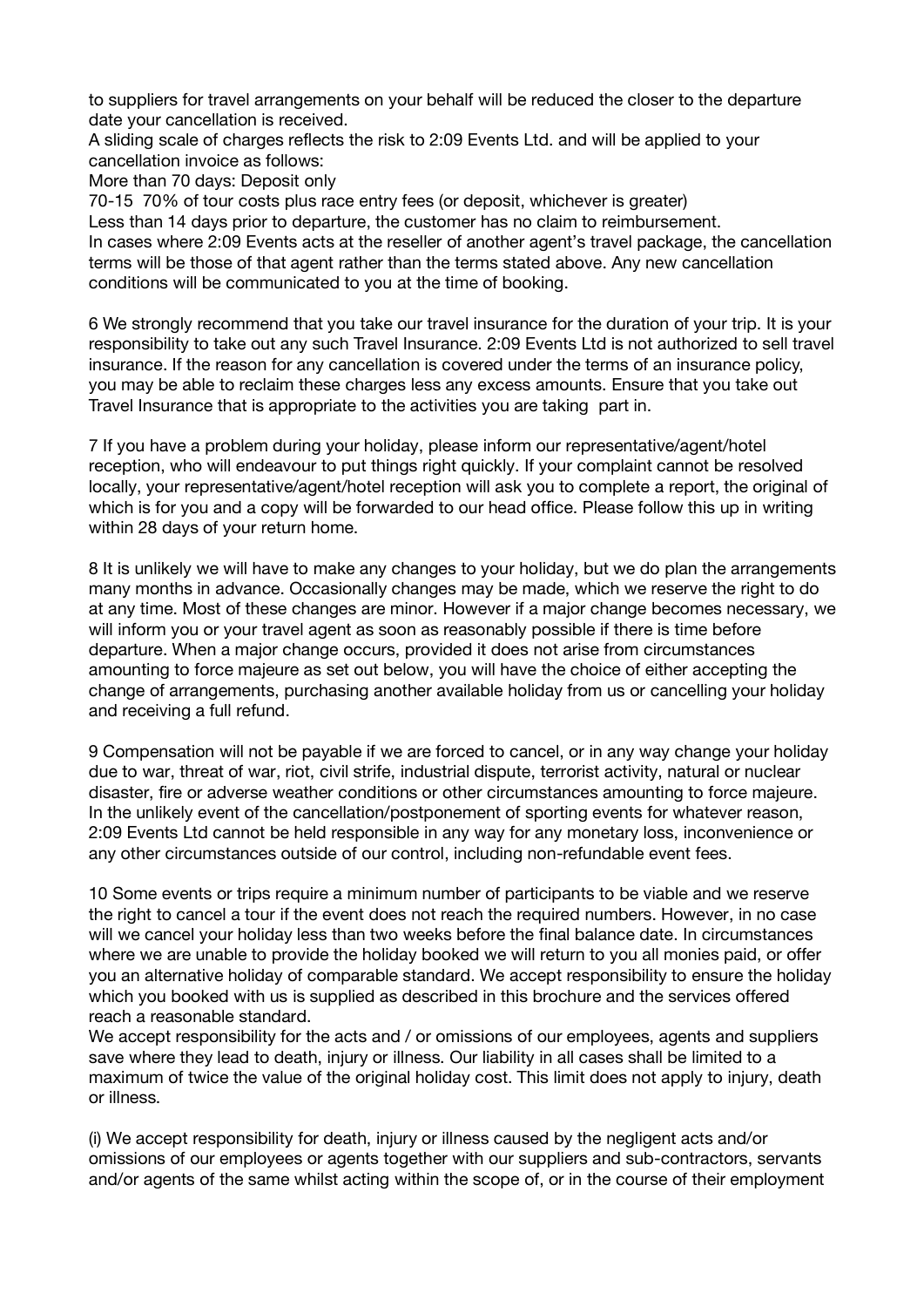in the provision of your holiday. We will accordingly pay to our clients such damages as might have been awarded in such circumstances under English Law.

(ii) In respect of carriage by air, sea and rail and the provision of accommodation our liability in all cases will be limited in the manner provided by the relevant international convention.

11 If any client suffers death, illness or injury whilst overseas arising out of an activity which does not form part of the foreign inclusive holiday arrangements or excursion arranged through us, we shall, at our discretion offer advice, guidance and assistance to help you in resolving any claim you may have against a third party, providing we are advised of the incident within 90 days of the occurrence. Where legal actions is contemplated our authority must be obtained prior to commencement of proceedings and be subject to your undertaking to assign any costs recovered or any benefits received under an appropriate insurance policy to ourselves.

12 When you travel with a carrier, the conditions of that carrier apply, some of which may limit liability. This brochure is the responsibility of the tour operator; it is not issued on behalf of, and does not commit the airlines mentioned therein or any airline whose services are used in the course of the tour.

13 This contract is made on the terms of these booking conditions which are governed by English Law and both parties shall submit to the jurisdiction of the English Courts at all times.

14 Descriptions in the 2:09 Events Ltd published brochures and websites are advised by us in good faith and every care is taken to ensure their accuracy. However, since the tours are prepared up to 12 months in advance, there may be occasions when an advertised facility or entertainment is not available during your own particular tour. 2:09 Events Ltd cannot be held responsible for the temporary withdrawal of facilities and activities due to maintenance, unstable weather conditions or lack of support.

Similarly there may be occasion, especially during the low season, where certain advertised schedules, entertainment or amenities are changed, cancelled or curtailed. Further, the operation of certain amenities and facilities may be subject to local licensing laws or religious holiday. Government or local authority restrictions may also dictate that a hotel or apartment limits certain facilities e.g. air-conditioning or water supply, in the cause of conservation.

### **Terms and conditions valid from June 2022**